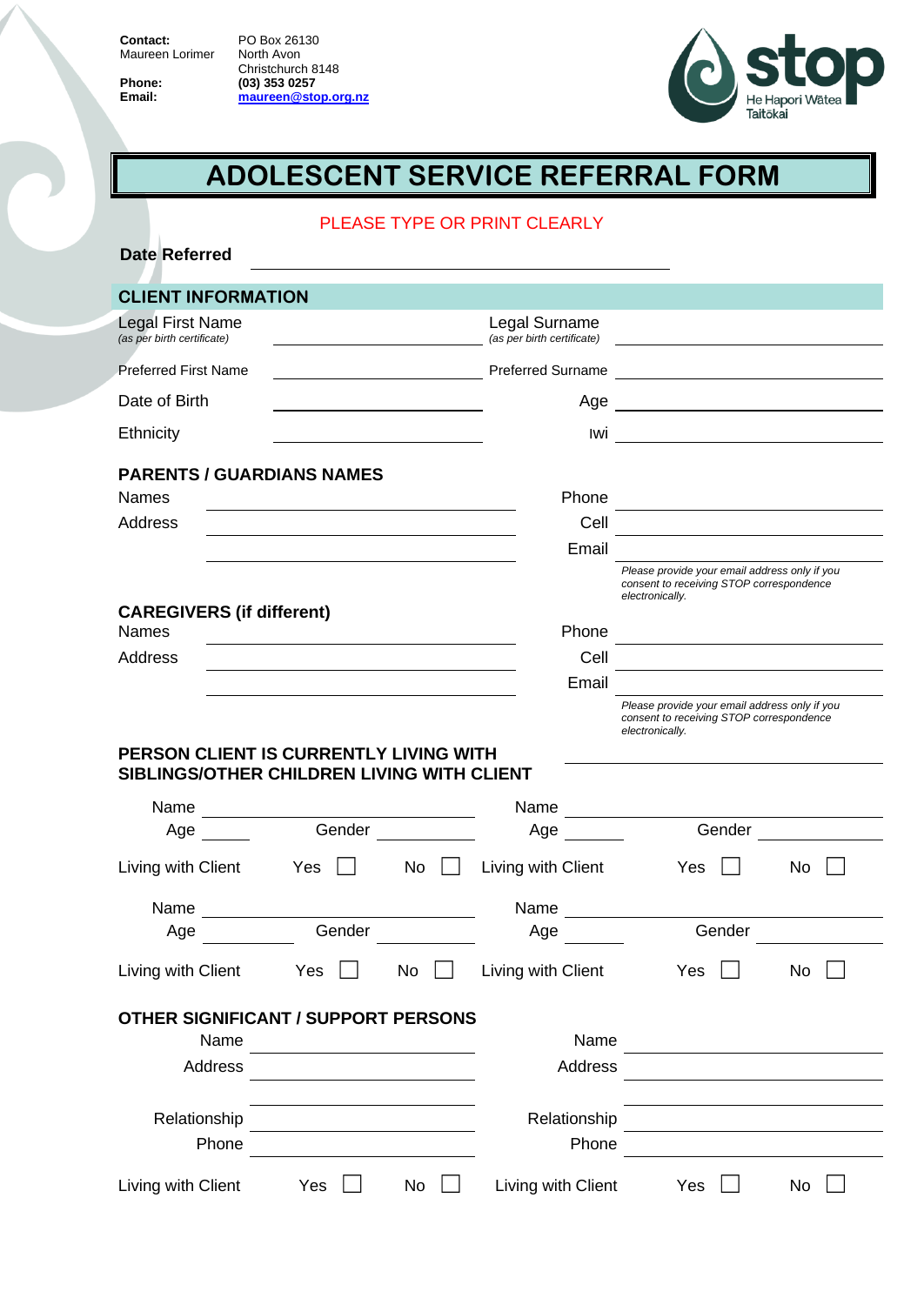| <b>REFERRAL SOURCE</b>       |                     |
|------------------------------|---------------------|
| Name                         | Postal Address:     |
| Agency                       |                     |
| Phone                        |                     |
| Role                         | Email:              |
|                              |                     |
| <b>LEGAL STATUS</b>          |                     |
| Youth Justice FGC (Date)     | Youth Court (Date)  |
| Care / Protection FGC (Date) | District High Court |
| Charge Laid (specify)        |                     |
|                              |                     |

## **PROBLEM BEHAVIOURS**

*Outline history of the following problem behaviours (include when and where displayed):*

#### **Harmful Sexual behaviours:**

*(Include ages and relationships of victims and details / reports of any assessment / intervention services)*

**Self harm and / or suicide attempts:**

**Violence:**

**Alcohol and drug use:**

**Behaviours related to psychiatric disorder:**

**Other behaviours of concern:**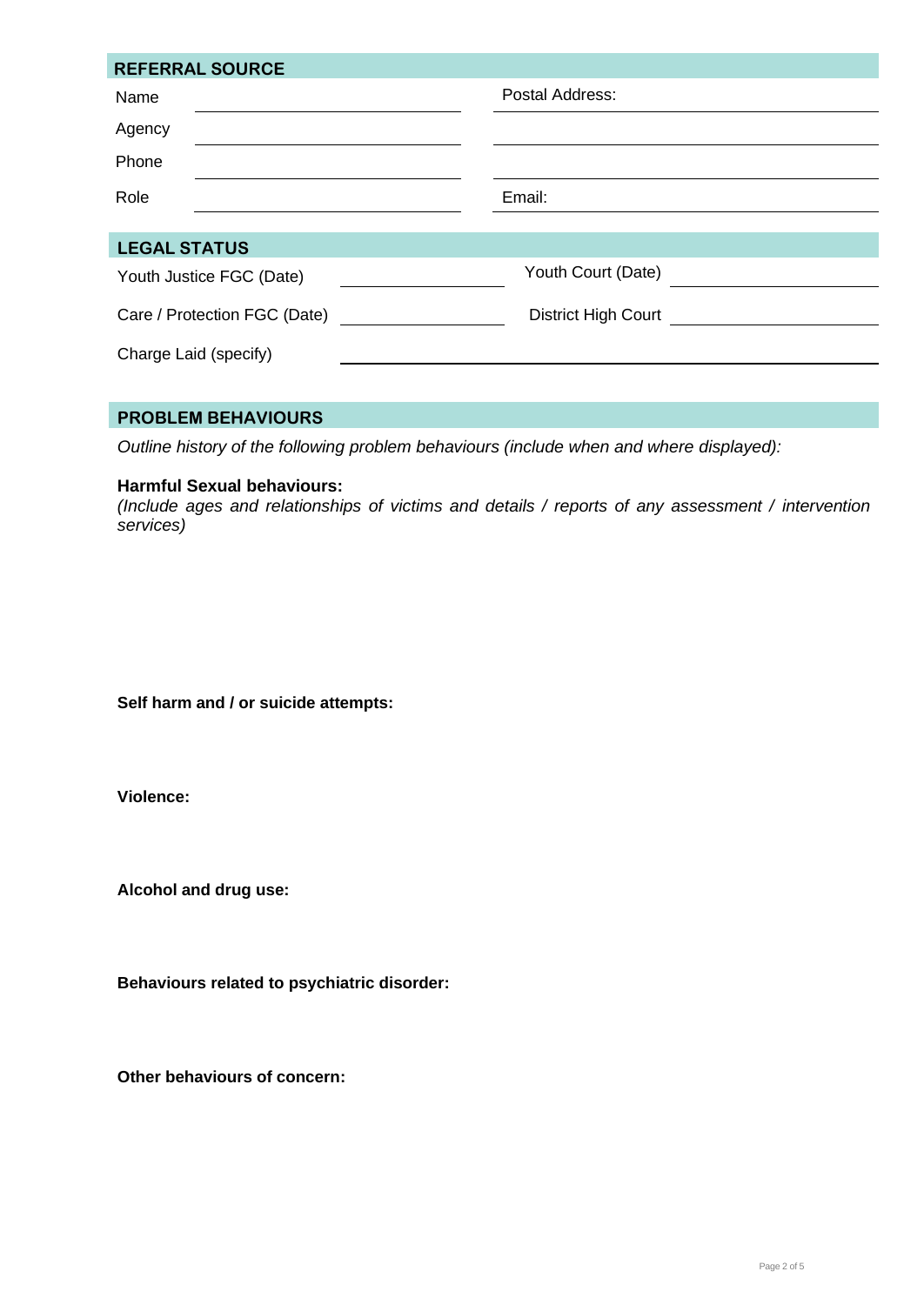# **OTHER AGENCIES INVOLVED**

*(include reasons for referral / date / outcome)* Contact Person Agency Phone Reason for referral Date Outcome (Attach report)

## **EDUCATION**

| <b>Current School</b> |  |
|-----------------------|--|
| Contact Person (Role) |  |
| Phone/ Email          |  |
| Level                 |  |
|                       |  |

**School attendance history, including number of schools attended:**

**History of SES involvement** *(please include copies of reports):*

| Key Contact Person                |  |
|-----------------------------------|--|
| Phone / Email                     |  |
| IQ Assessment Level (if relevant) |  |

**Family / Whanau Information**

*(Include any reports / summaries of Family / Whanau history)* **Quality of relationships of young person with key family / whanau members:**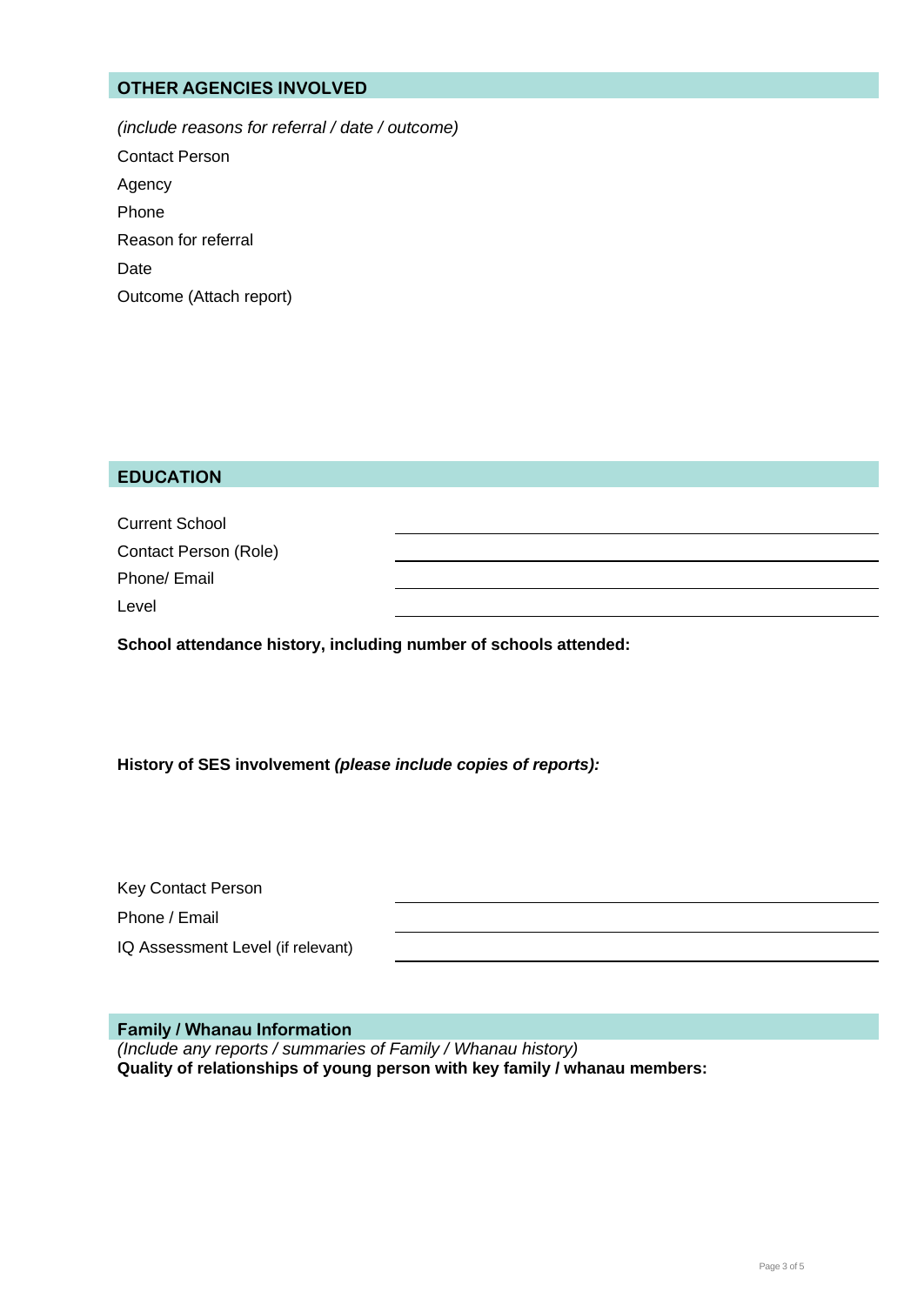**History of Ministry for Children, Oranga Tamariki (OT), Iwi Social Services involvement with family / whanau:**

**Family / whanau issues pertinent to referral**  *(please include psychiatric, legal and abuse issues):*

**Has any family/whanau member ever been referred to the STOP Adult Service?** *(please provide details):*

**Placement History** *(including residential, foster care, extended families)*

## **Medical**

Current GP Name

<u> 1989 - Johann Barn, mars eta bainar eta idazlea (</u> Address

Phone / Email **Exercise 2018** 

#### **Significant medical history**

*(eg., allergies, asthma, epilepsy, disabilities, specialist reports):*